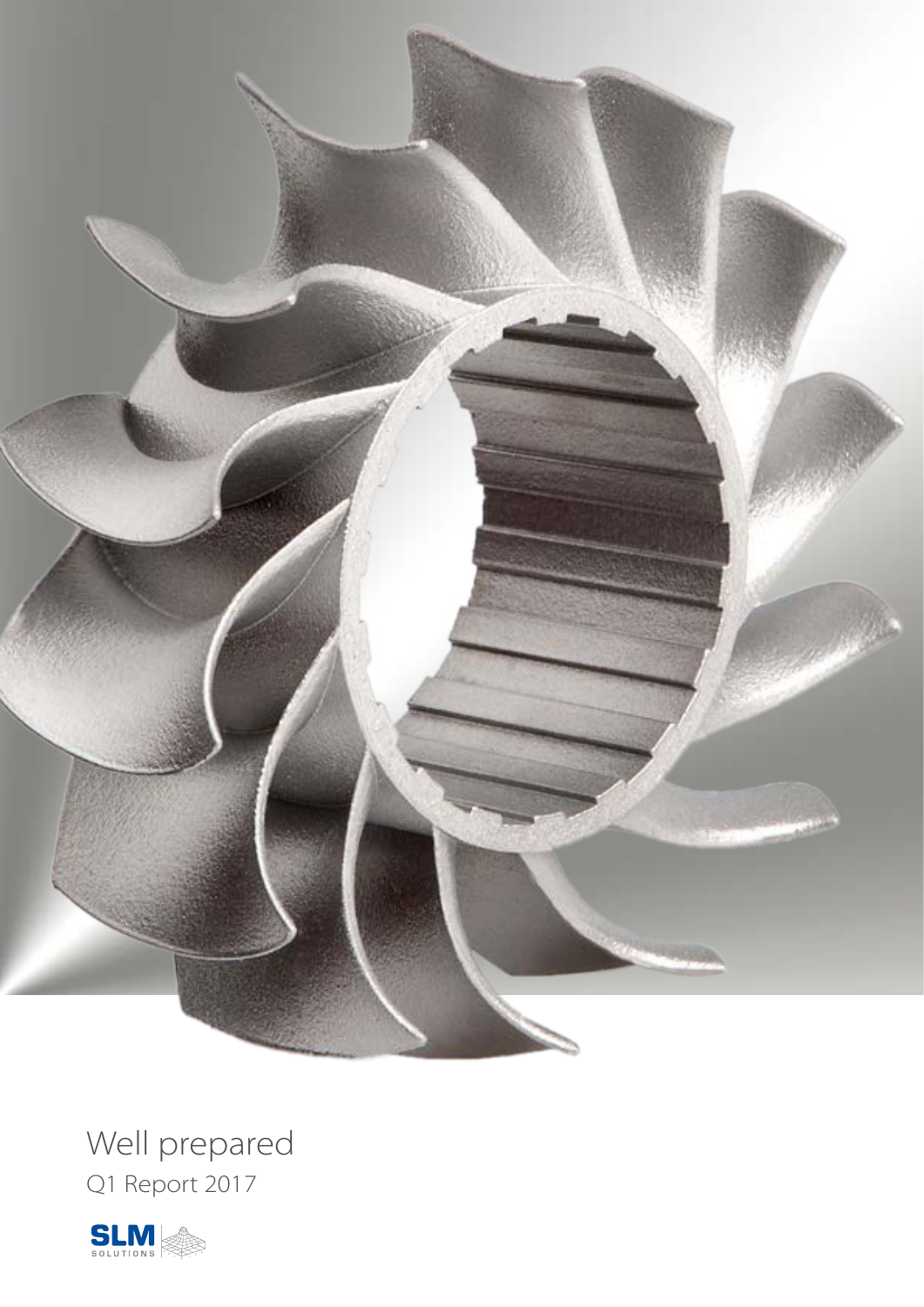

## **Key share data**

| Market capitalisation<br>(31/03/2017)                                   | <b>FUR 669.8</b><br>million |
|-------------------------------------------------------------------------|-----------------------------|
| STOXX Global 3D Printing<br>index performance<br>(LTM as of 31/03/2017) | $+22.7%$                    |
| TecDAX index performance<br>(LTM as of 31/03/2017)                      | $+23.9%$                    |
| Share price performance<br>(LTM as of 31/03/2017)                       | $+67.8%$                    |
| Closing price (31/03/2017)*                                             | 37.25 EUR                   |
| Number of shares                                                        | 17,980,867                  |
| Ticker/ISIN                                                             | AM3D/<br>DF000A111338       |

\* Closing price on the Xetra trading system of Deutsche Börse AG

#### **Share price chart**



**– SLM Solutions – TecDax – STOXX Global 3D Printing Tradable**

## **Shareholder structure**

(As of: 25 April 2017, resulting from public voting rights announcements)



| 2 June 2017 | Annual General Meet<br>media docks, Lübeck |
|-------------|--------------------------------------------|
|             |                                            |

10 August 2017 Publication of H1 Report 2017 9 November 2017 Publication of 9M Report 2017

# **Letter from the CEO**

Dear shareholders, customers, business partners and colleagues,

The market for additive manufacturing is changing. Following the expiry of General Electric's takeover bid, we are positioning ourselves as an independent company supplying highly productive multilaser systems to customers embarking on series production. Although the takeover offer generated uncertainty in the short term, it underscored the fact that additive manufacturing is being increasingly accepted and enjoys strategic importance for major industrial companies – a trend from which we will benefit over the short and the long term.

We are relying on the strength of our products and services as well as on the strength of our team. We develop comprehensive solution approaches for additive manufacturing together with our customers. Here, we stand for the sector's highest construction rates and consequently the most cost-efficient production of highly complex series components. We develop our systems into complete solutions that are flexibly customised to our customers' manufacturing requirements. Closed powder cycles meet the highest safety standards, thereby forming a basic prerequisite in sectors such as aviation. We aim to further advance the rapid dissemination of additive manufacturing of high-quality metal components – this is the goal that drives us forward.

All in all, SLM Solutions' growth continued during the first three months of this year. Interest in our products has risen considerably so that the number of potential customers has expanded significantly – a fact also evident in longer-term supply contracts, such as we recently agreed with Divergent 3D, for example. Moreover, our revenue increased during the first three months of the year, and at EUR 16 million was recorded at 15.7 % above the previous year's quarter.

Some customers perceive the changes in the market as not yet being complete. Due to the wait-and-see stance this prompts, expressions of interest cannot be immediately converted into signed orders. For this reason, new order intake during the first quarter in terms of numbers of machines reduced from 25 to 18 machines. Given the high number of interested parties we assume this trend is temporary.

We are of the opinion that we can still achieve the targets for the year we recently announced. As in previous years, however, reaching these targets depends particularly on the course of the fourth quarter, when the important sector trade fair – formnext – will be held in Frankfurt.

On the Management Board's behalf, I would like to thank all of you whose trust and confidence support the further development of our company in a sustained manner over the long term.

Lübeck, 10 May, 2017

Uwe Bögershausen Member of the Managing Board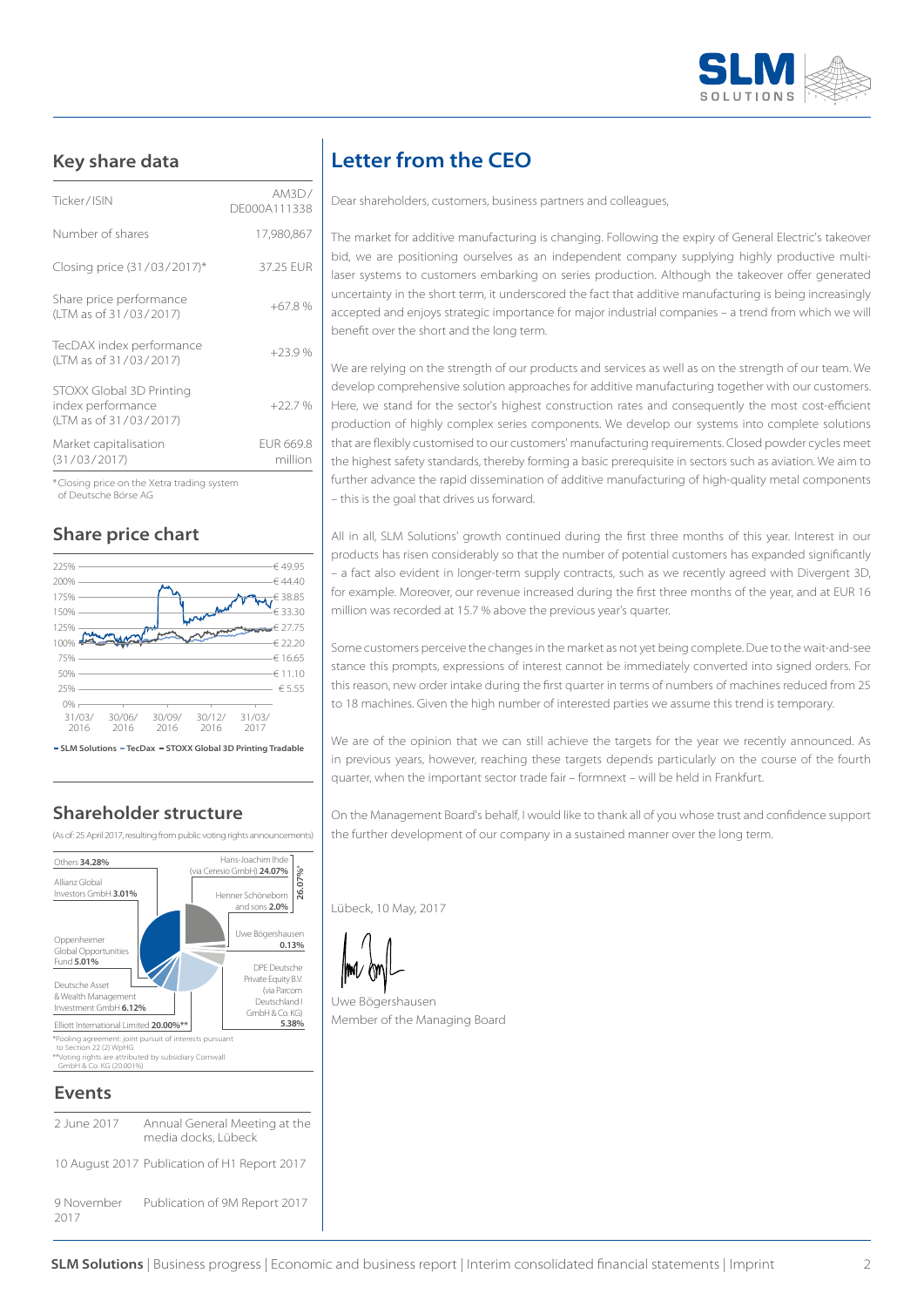

# **Highlights**

|                                                | Unit                  | O1/2017  | O1/2016  | Change   |
|------------------------------------------------|-----------------------|----------|----------|----------|
| Revenue                                        | <b>TEUR</b>           | 15,947   | 13,789   | 15.7%    |
| Total operating revenue                        | <b>TEUR</b>           | 13,766   | 17,638   | $-22.0%$ |
| Adjusted EBITDA*                               | <b>TEUR</b>           | $-1.599$ | $-762$   |          |
| Adjusted EBITDA margin<br>$(as % of revenue)*$ | $\%$                  | $-10.0$  | $-5.5$   |          |
| Consolidated net profit/loss<br>for the period | <b>TEUR</b>           | $-3,803$ | $-1,980$ |          |
| Earnings per share<br>(undiluted)              | <b>FUR</b>            | $-0.21$  | $-0.11$  |          |
| Total assets                                   | <b>TEUR</b>           | 114,301  | 117,441  | $-2.7$   |
| Equity ratio                                   | $\%$                  | 80.0     | 82.5     |          |
| New order Intake                               | Number of<br>machines | 18       | 25       |          |
| New Order Intake                               | <b>TEUR</b>           | 11.264   | 14,636   |          |

\* Adjusted in Q1/2017 for retention bonus of TEUR 78 (Q1/2016: TEUR 196)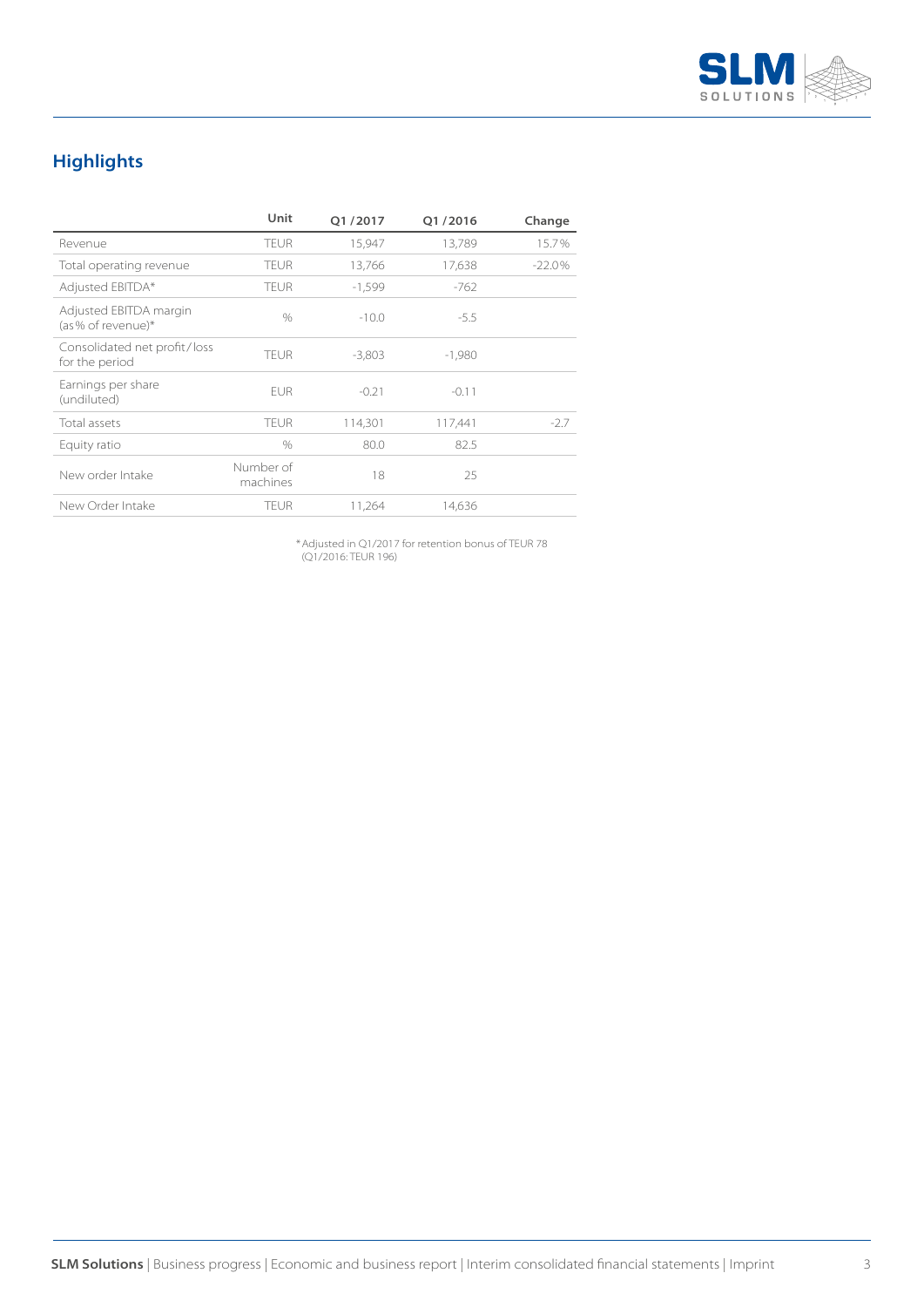

## **Business trends**

During the first quarter of the 2017 fiscal year, SLM Solutions won orders for 18 machines, compared with 25 machines in the previous-year period, representing a reduction of 28 %.

The value of the new order intake amounted to TEUR 11,264 in the first quarter of 2017, compared with TEUR 14,636 in the previous year's period, reflecting a 23 % decrease. Accordingly, the average order value rose compared with the previous year's quarter.

The machines ordered included 7 multi-laser machines (Q1/2016: 16 machines)

On March 31, 2017, the order book position comprised 18 machines worth TEUR 13,667, compared with 24 machines worth TEUR 15,559 in the prioryear period.

The revenue of TEUR 15,947 reported for the first three months of the 2017 fiscal year was generated by the segments "Machine Sales" (sale of machines and accessories) and "After Sales" (service revenue, replacement parts sales and merchandise revenue). The "Machine Sales" segment accounted for TEUR 14,230 (previous year: TEUR 11,795), and consequently 89.2%, of total Group revenue (previous year: 85.5%). The "After Sales" area generated TEUR 1,717 of revenue (previous year: TEUR 1,994), amounting to 10.8% of the total (previous year: 14.5%).

## **Order intake Q1/2017**

**(Number of Machines)**



## **Consolidated revenue (segments) Q1/2017**



#### **Order Value Q1/2017**

**(TEUR)**

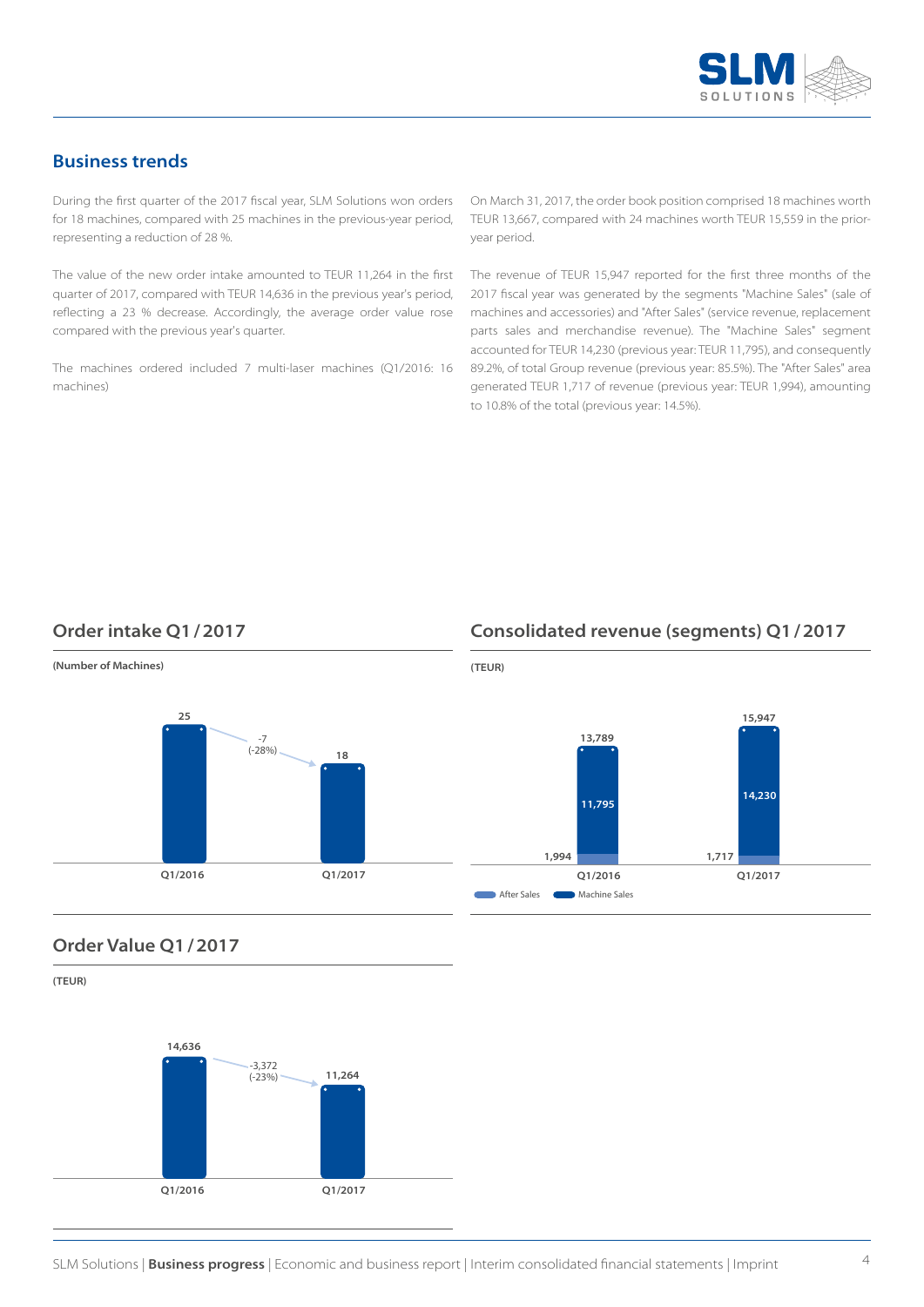

## **Economic and business report**

#### **Development consolidated revenue**



- In the first quarter of 2017, consolidated revenue of TEUR 15,947 was up 15.7% year-on-year (Q1/2016: TEUR 13,789).
- Total operating revenue during the first quarter of 2017 of TEUR 13,766 was down 22.0% year-on-year due to stock reduction (Q1/2016: TEUR 17,638). Stock was accumulated in the previous year's quarter.
- As revenue fluctuates seasonally, the management is of the view that a rolling analysis of a full-year period is more meaningful: cumulative revenue for the last twelve months as of the 31 March 2017 reporting date (LTM) amounts to TEUR 82,864, slightly above the level for the 2016 fiscal year elapsed (TEUR 80,707).

#### **Adjusted EBITDA and EBITDA margin**



- For the first quarter of 2017, EBITDA and personnel costs were adjusted by TEUR 78 of one-off expenses incurred in connection with the employee loyalty program (Retention Bonus) (Q1/2016: TEUR 196).
- The adjusted personnel cost ratio (in relation to total operating revenue) rose to 52.8 % during the first quarter of 2017 due to the higher number of employees and reduction in total operating revenue (Q1/2016: 29.5 %).
- The cost of materials ratio (in relation to total operating revenue) of 37.0% in the first quarter of 2017 was down on the previous year's level due to the sale of warehoused machines and less preproduction (Q1/2016: 55.2 %).
- Adjusted EBITDA in relation to the last twelve months as of the reporting date (LTM) stands at TEUR 2,232, equivalent to 2.7 % of LTM consolidated revenue of TEUR 82,864.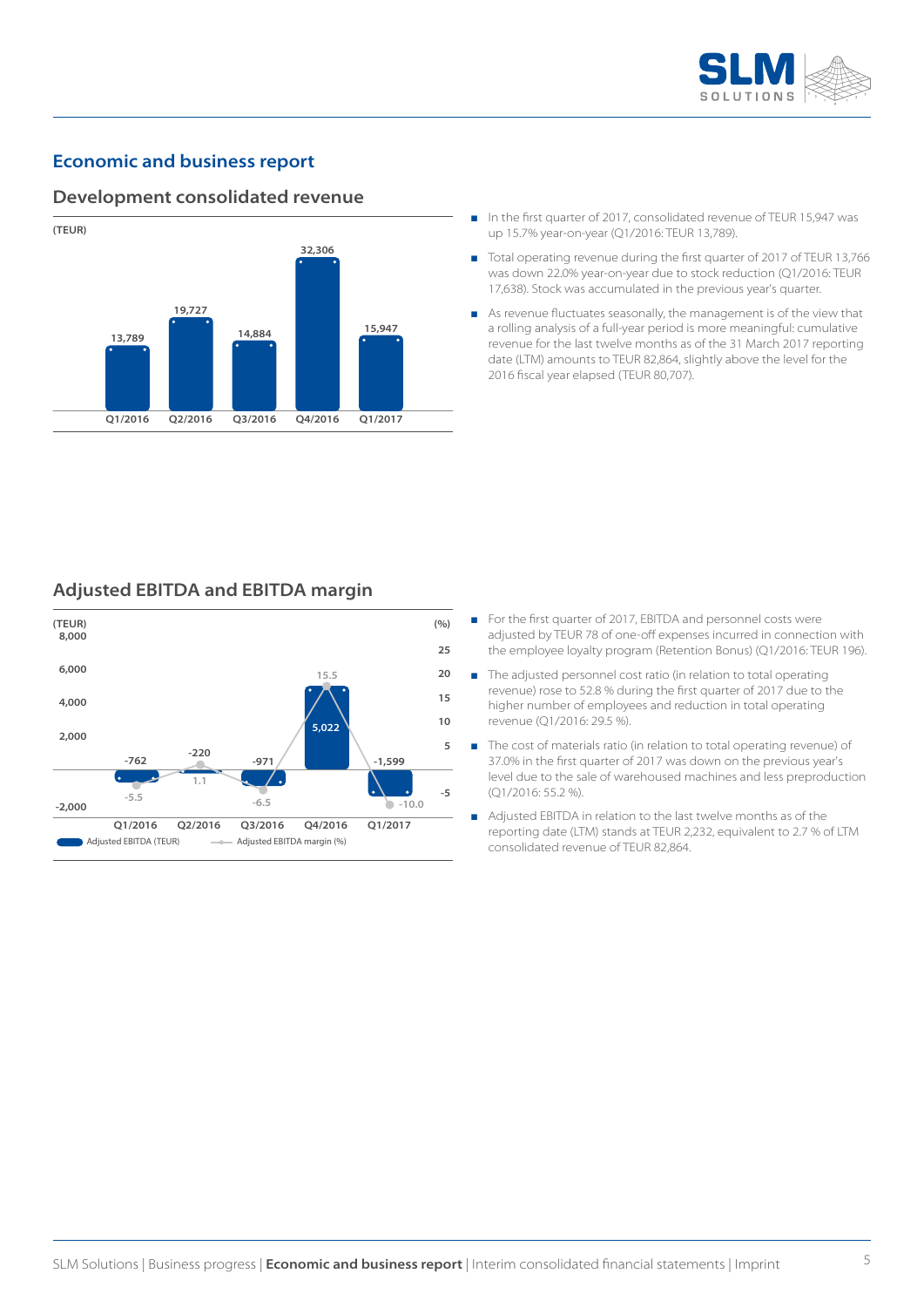

## **Earnings per share (basic)**



- The net financial result of TEUR -184 in the first quarter 2017 was down on the previous year's level mainly due to the attribution of the results of the interests held in SLM Solutions Software GmbH and 3 D Metal Powder GmbH (Q1/2016: TEUR -131).
- The tax income of TEUR 230 for the first quarter 2017 is at the previous year's level (Q1/2016: TEUR 212).
- The net result for the first quarter 2017 of TEUR -3,803 lies below the prior year's level (Q1/2016: TEUR -1,980). The reduction in total operating revenue and increase in personnel costs during the reporting period are the main reasons for this change.
- The new development of the company headquarter is progressing as planned with a secured financing.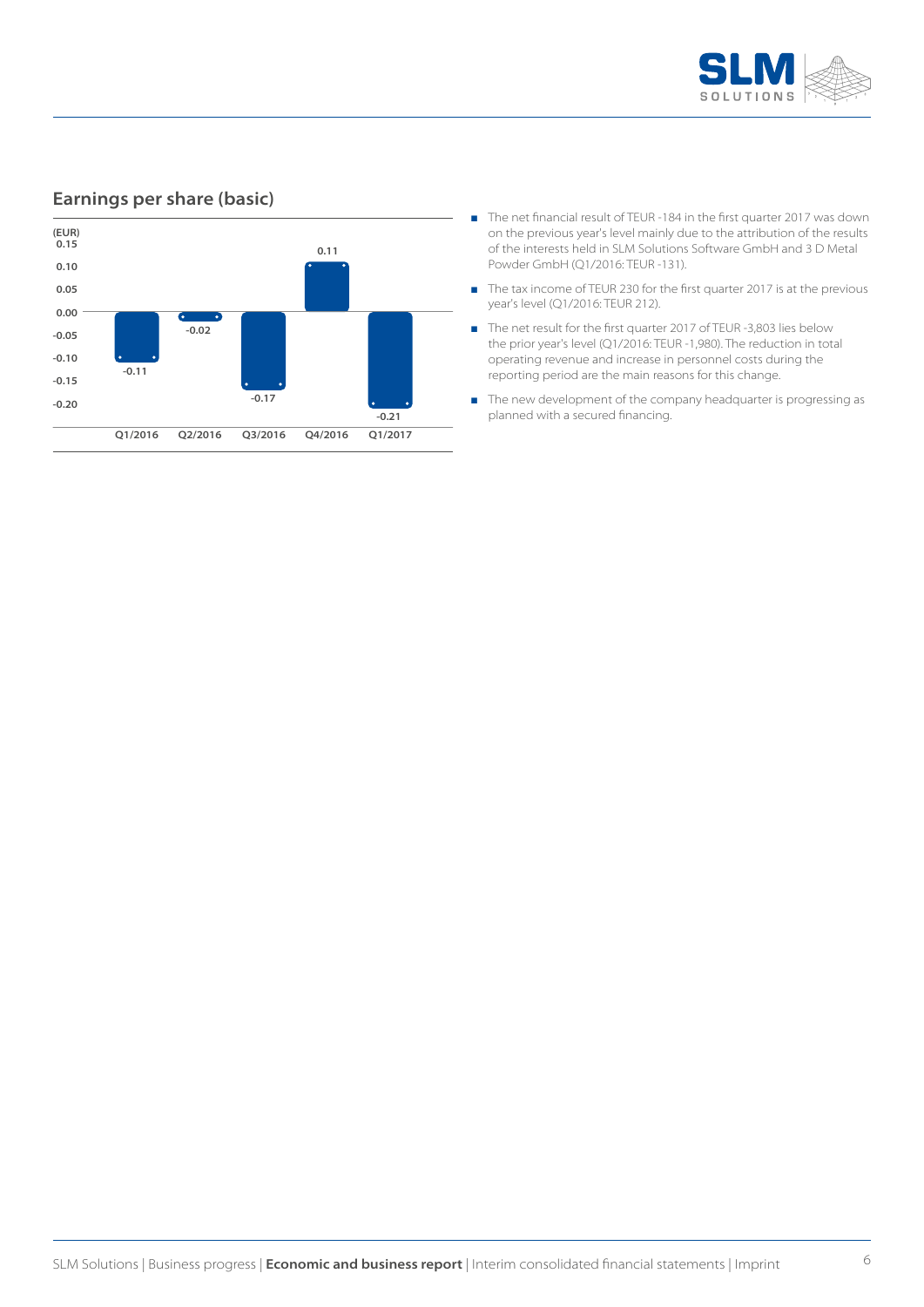

## **Working Capital**



## **Working Capital-Intensity**



- With working capital of TEUR 42,030 as of the balance sheet date and LTM consolidated revenue of TEUR 82,864, working capital intensity improved to 50.7 %. Receivables, in particular, were reduced during the first quarter of 2017.
- As of the 31 March 2017 reporting date, inventories decreased by 5.5 % to compared with the 31 December 2016 balance sheet date to TEUR 29,383 (31 December 2016: TEUR 31,107).
- The trade receivables position as of the 31 March 2017 reporting date has reduced by 39.9 % compared with 31 December 2016 to TEUR 17,523 (31 December 2016: TEUR 29,145).
- The other assets position (financial and non-financial) as of the 31 March 2017 reporting date has risen by 49.7 % compared with 31 December 2016 to TEUR 3,863 (31 December 2016: TEUR 2,581). The reasons for this are increased VAT tax receivables and deferred charges.
- As of the 31 March 2017 reporting date, trade payables and other payables (financial and non-financial) reduced by 21.4 % compared with 31 December 2017 to TEUR 16,377 (31 December 2016: TEUR 20,839). The reasons for this are decreased trade payables.

## **Events after the balance sheet date**

Between the end of the reporting period and the date when the contents of this report were prepared on 10 May 2017, no events of particular significance occurred that could have effects on the financial position and performance.

## **Forecast**

Based on the first quarter results, the management assumes that the forecast that it provided at the start of the year continues to be valid. In the management's view, the estimates relating to the market for metal-based additive manufacturing technology and the target regions' economic trends remain unchanged. SLM Solutions' management continues to expect revenue in a range between TEUR 110,000 and TEUR 120,000 for the 2017 fiscal year. Equally, management anticipates an EBITDA margin of 10 to 13% (in relation to consolidated revenue), after adjusting for one-off effects.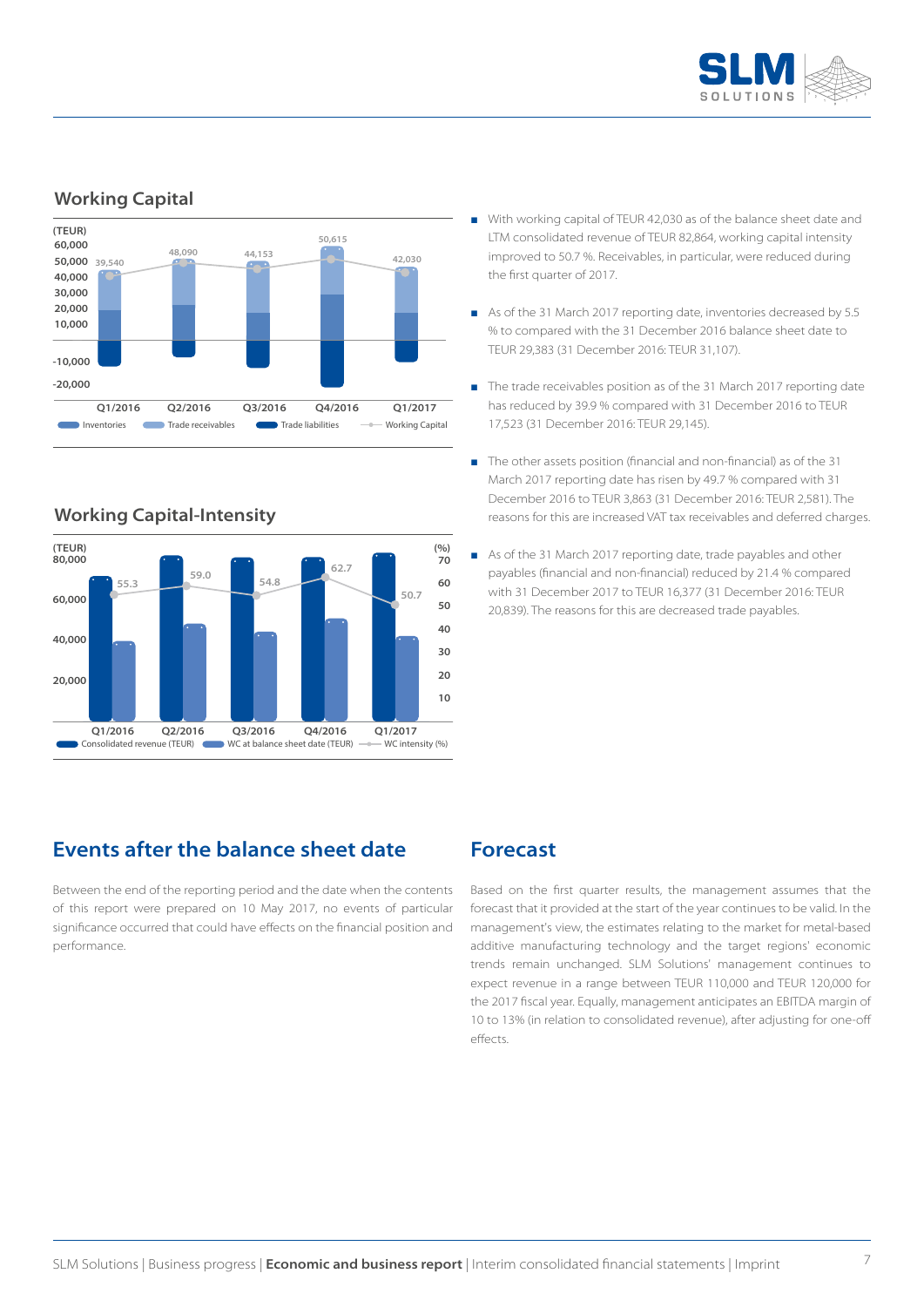

## **Consolidated income statement (1 January to 31 March 2017)**

| in TEUR                                                        | $01/01/-$<br>31/03/2017 | $01/01/-$<br>31/03/2016 | $01/01/-$<br>31/12/2016 |
|----------------------------------------------------------------|-------------------------|-------------------------|-------------------------|
| Revenue                                                        | 15,947                  | 13,789                  | 80,707                  |
| Increase in inventories of finished goods and work in progress | $-2,461$                | 3,148                   | 6,309                   |
| Other work performed by the company and capitalised            | 280                     | 701                     | 3,460                   |
| <b>Total operating revenue</b>                                 | 13,766                  | 17,638                  | 90,476                  |
| Cost of materials                                              | $-5,089$                | $-9.730$                | $-49,246$               |
| Gross profit                                                   | 8,677                   | 7,909                   | 41,230                  |
| Personnel costs                                                | $-7,348$                | $-5,403$                | $-23,793$               |
| Other operating income                                         | 170                     | 319                     | 1,539                   |
| Other operating expenses                                       | $-3,176$                | $-3,783$                | $-16,936$               |
| <b>EBITDA</b>                                                  | $-1,677$                | $-958$                  | 2,040                   |
| Depreciation, amortisation and impairment losses               | $-2,172$                | $-1,103$                | $-5,190$                |
| Operating profit or loss (EBIT)                                | $-3,849$                | $-2,061$                | $-3,150$                |
| Other interest income                                          | $\overline{4}$          | 6                       | 12                      |
| Interest income from shareholder loans                         |                         | $\bigcirc$              | $\overline{1}$          |
| Interest and similar expenses                                  | $-126$                  | $-120$                  | $-194$                  |
| Profit or loss from equity accounted companies                 | $-63$                   | $-17$                   | $-481$                  |
| Earnings before tax (EBT)                                      | $-4,034$                | $-2,192$                | $-3,812$                |
| Income taxes                                                   | 230                     | 212                     | 364                     |
| Other taxes                                                    | $\cap$                  | $\circ$                 | $-36$                   |
| Consolidated net profit/loss for the period                    | $-3,803$                | $-1,980$                | $-3,483$                |
| Number of shares in millions                                   | 18.0                    | 18.0                    | 18.0                    |
| Earnings per share, basic (undiluted), in EUR*                 | $-0.21$                 | $-0.11$                 | $-0.19$                 |
| Earnings per share, diluted, in EUR*                           | $-0.21$                 | $-0.11$                 | $-0.19$                 |

\* Calculated with 17,980,867 shares for ease of comparison (2016: 17,980,867 shares)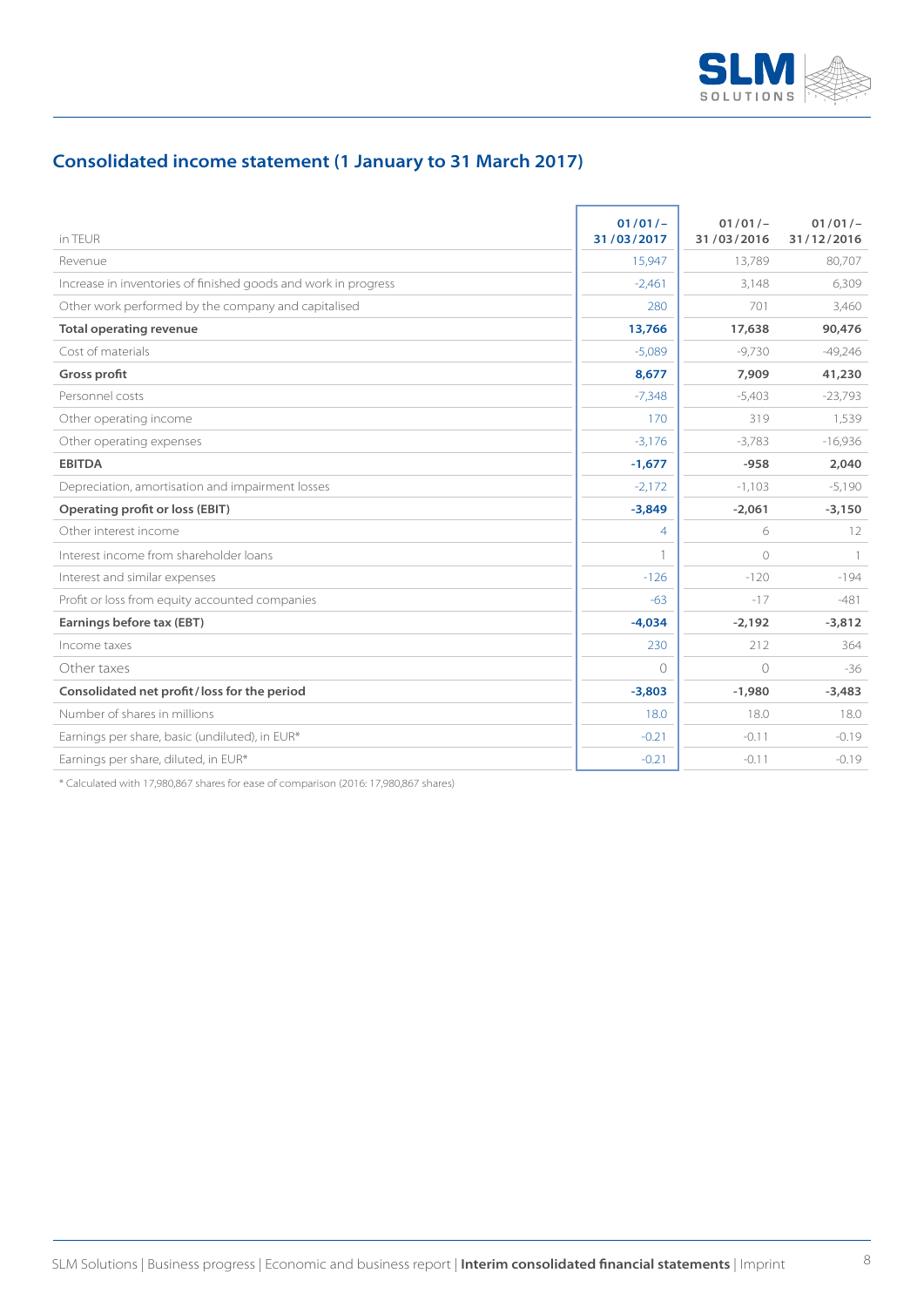

## **Consolidated statement of comprehensive income (1 January to 31 March 2017)**

| in TFUR                                                                  | $01/01/-$<br>31/03/2017 | $01/01/-$<br>31/03/2016 | $01/01/-$<br>31/12/2016 |
|--------------------------------------------------------------------------|-------------------------|-------------------------|-------------------------|
| Consolidated net profit/loss                                             | $-3,803$                | $-1,980$                | $-3,483$                |
| Items not to be reclassified to profit or loss:                          |                         |                         |                         |
| Actuarial gains and losses                                               | $\Omega$                | $\bigcirc$              | $-392$                  |
| Income/expenses to be recycled to the<br>income statement in the future: |                         |                         |                         |
| Income/expenses from currency translation                                | $-14$                   | $-102$                  | 73                      |
| Other comprehensive income                                               | $-14$                   | $-102$                  | $-319$                  |
| Consolidated total comprehensive income                                  | $-3,817$                | $-2,082$                | $-3,803$                |
| Attribution of total comprehensive income:                               |                         |                         |                         |
| Shareholders of SLM Solutions Group AG                                   | $-3,817$                | $-2,082$                | $-3.803$                |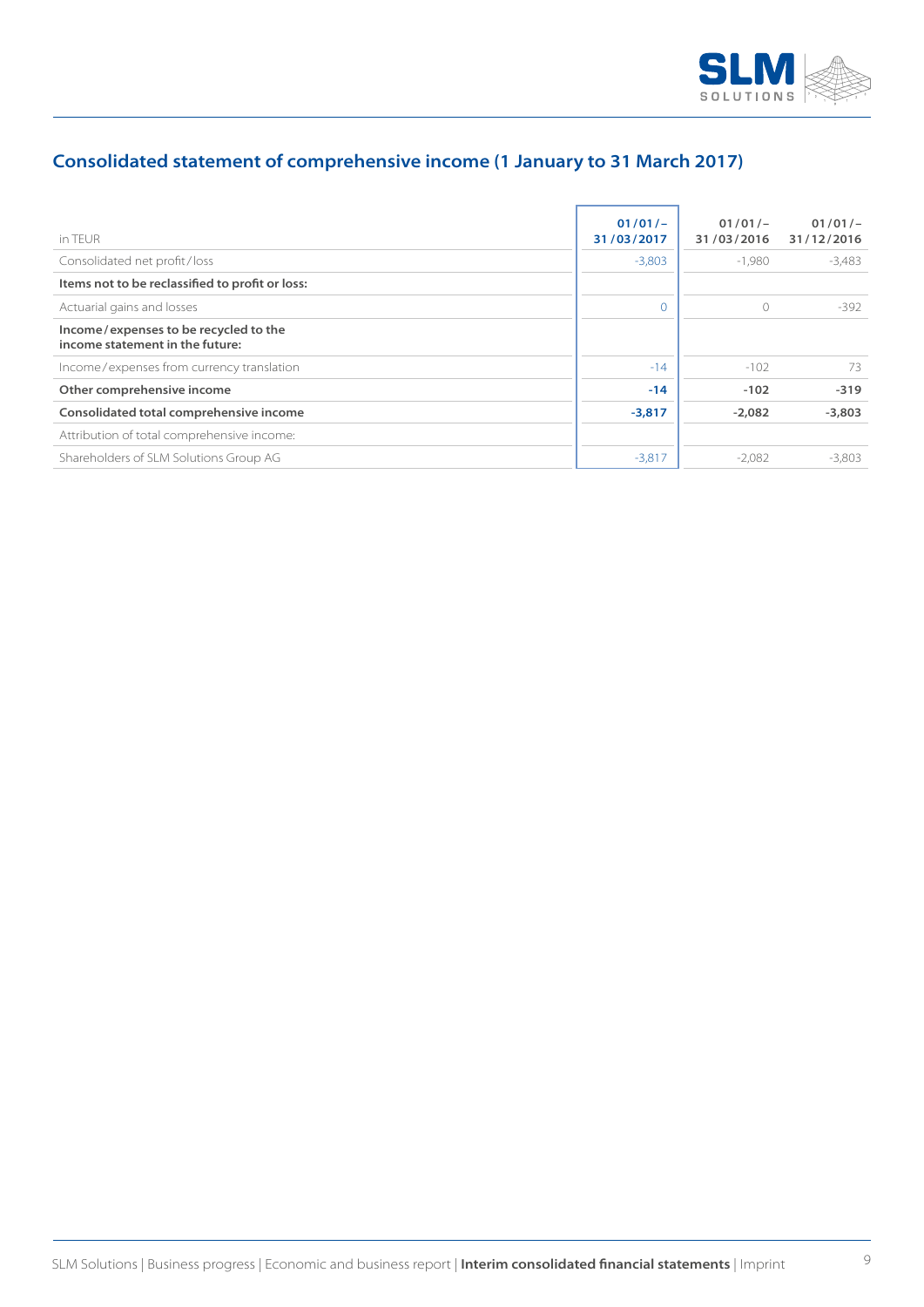

## **Consolidated balance sheet**

| in TEUR                       | 31/03/2017 | 31/03/2016 | 31/12/2016 |
|-------------------------------|------------|------------|------------|
| Assets                        |            |            |            |
| Cash and cash equivalents     | 18,403     | 33,651     | 20,028     |
| Trade receivables             | 17,532     | 19,052     | 29,145     |
| Other financial assets        | 57         | $\circ$    | 92         |
| Inventories                   | 29,383     | 25,951     | 31,107     |
| Current tax receivables       | 182        | 96         | 182        |
| Other assets                  | 3,806      | 2,694      | 2,489      |
| <b>Total current assets</b>   | 69,363     | 81,443     | 83,043     |
|                               |            |            |            |
| Intangible assets             | 21,371     | 21,665     | 22,005     |
| Property, plant and equipment | 23,157     | 14,266     | 18,360     |
| Equity accounted investments  | 91         | 31         | 120        |
| Other investments             | 253        | $\circ$    | 251        |
| Other assets                  | 68         | 37         | 53         |
| Total non-current assets      | 44,939     | 35,999     | 40,789     |
| <b>Total assets</b>           | 114,301    | 117,441    | 123,833    |

| in TFUR                              | 31/03/2017 | 31/03/2016 | 31/12/2016 |
|--------------------------------------|------------|------------|------------|
| <b>Equity and liabilities</b>        |            |            |            |
| Trade and other payables             | 9,891      | 5,913      | 12,004     |
| Other financial liabilities          | 6,141      | 3,245      | 6,071      |
| <b>Tax Provisions</b>                | 269        | $\circ$    | 269        |
| Provisions                           | 76         | 4,453      | 2,494      |
| <b>Total current liabilities</b>     | 16,377     | 13,612     | 20,839     |
|                                      |            |            |            |
| Pension and similar obligations      | 5,245      | 4,508      | 5,112      |
| Deferred tax liabilities             | 1,295      | 2,249      | 1,566      |
| Provisions                           | $\bigcirc$ | 150        | 1,114      |
| <b>Total non-current liabilities</b> | 6,540      | 6,907      | 7,793      |
| Subscribed share capital             | 17,981     | 17,981     | 17,981     |
| Additional paid-in capital           | 85,041     | 85,041     | 85,041     |
| Retained earnings                    | $-10,962$  | $-5,655$   | $-7,158$   |
| Other reserves                       | $-676$     | $-444$     | $-662$     |
| <b>Total equity</b>                  | 91,385     | 96,922     | 95,202     |
| <b>Total equity and liabilities</b>  | 114,301    | 117,441    | 123,833    |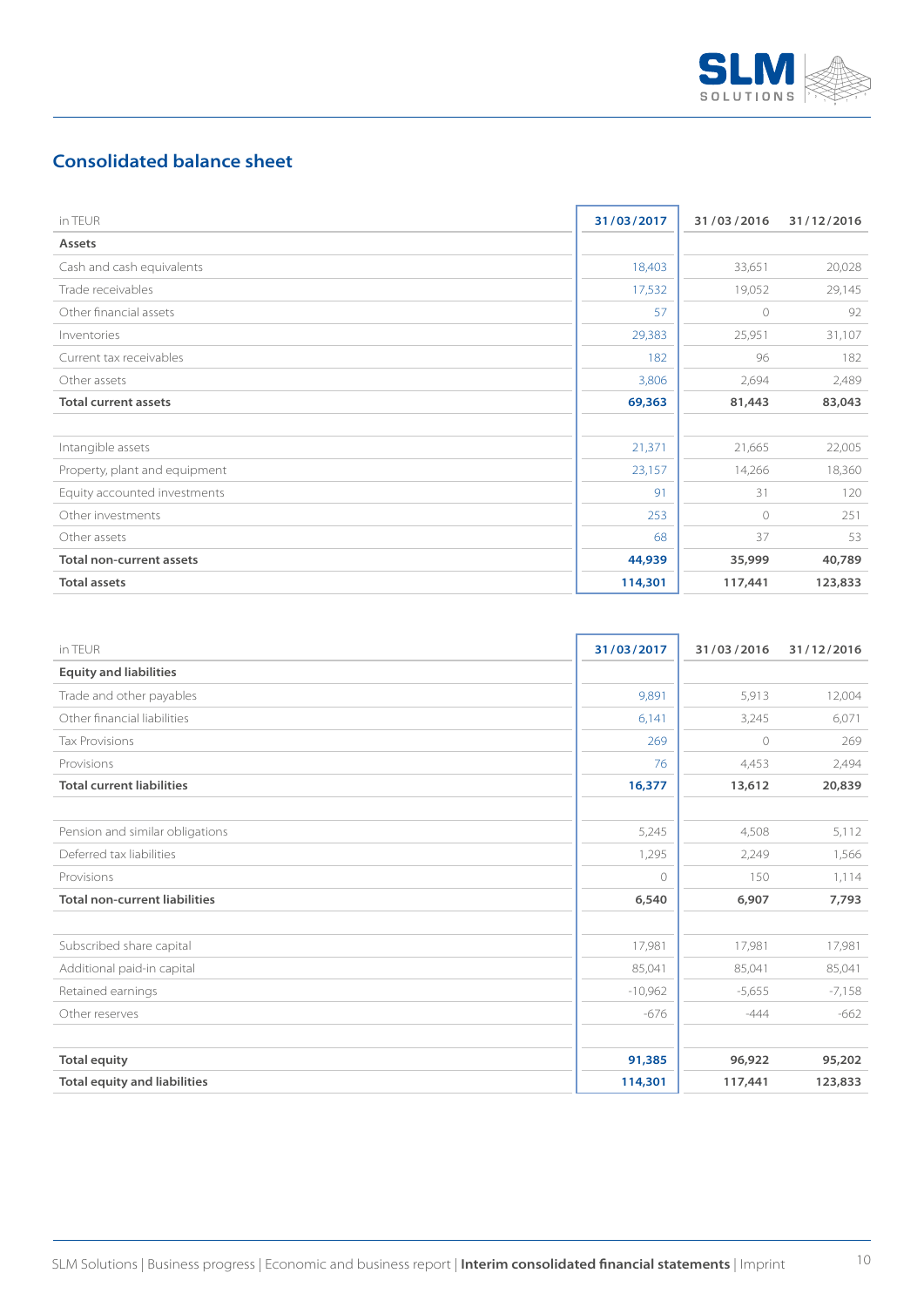

## **Consolidated statement of cash flows**

| in TEUR                                                                       | $01/01/-$<br>31/03/2017 | $01/01/-$<br>31/03/2016 | $01/01/-$<br>31/12/2016 |
|-------------------------------------------------------------------------------|-------------------------|-------------------------|-------------------------|
| Consolidated net profit/loss for the period                                   | $-3,803$                | $-1,980$                | -3,483                  |
| Depreciation, amortisation and impairment losses                              | 2,172                   | 1,103                   | 5,190                   |
| Interest expenses                                                             | 12                      | 114                     | 194                     |
| Interest income                                                               | $-5$                    | $\circ$                 | $-13$                   |
| Income taxes                                                                  | $-230$                  | $\circ$                 | $-364$                  |
| Non-cash expenses                                                             | $-208$                  | $-212$                  | 1,422                   |
| Change in assets and liabilities                                              |                         |                         |                         |
| Inventories                                                                   | 1,723                   | $-4,288$                | $-9,443$                |
| Receivables                                                                   | 11,613                  | 7,290                   | $-2,804$                |
| Pension and similar obligations                                               | 133                     | 133                     | $-48$                   |
| Liabilities                                                                   | $-4,753$                | $-2,026$                | 2,149                   |
| Provisions                                                                    | $-1,189$                | 1,533                   | $-1,966$                |
| Other liabilities                                                             | $-922$                  | $\circ$                 | $-3,162$                |
| Other assets and liabilities                                                  | 230                     | $-10,503$               | 4,063                   |
| Income taxes paid                                                             | $\overline{0}$          | $\circlearrowright$     | $-91$                   |
| Net cash provided by (used in)<br>operating activities                        | 4,775                   | $-8,836$                | $-6,283$                |
| Purchases of property, plant and equipment<br>and intangible assets           | $-6,069$                | $-1,661$                | $-14,398$               |
| Investments in development costs                                              | $-280$                  | $-701$                  | $-3,460$                |
| Cash inflows outflows for investments in equity accounted companies           | $-34$                   | $-31$                   | $-601$                  |
| Cash outflows for investments in financial assets                             | -1                      | $\circ$                 | $-251$                  |
| Interest received                                                             | 5                       | $\circ$                 | 13                      |
| Cash inflows from financial assets as part of short-term financial management | $\overline{O}$          | $5,002*$                | $5,002*$                |
| Net cash provided by (used in)<br>investing activities                        | $-6,380$                | 2,609                   | $-13,696$               |
| Interest paid                                                                 | $-12$                   | $\circ$                 | $-33$                   |
| Net cash provided by (used in)<br>financing activities                        | $-12$                   | 0                       | $-33$                   |
| Net increase (decrease) in cash<br>and cash equivalents                       | $-1,617$                | $-6,229$                | $-20,012$               |
| Currency-related change in<br>cash and cash equivalents                       | -8                      | -41                     | 120                     |
| Financing funds at start of reporting period                                  | 20,028                  | 39,920                  | 39,920                  |
| Financing funds at end of reporting period                                    | 18,403                  | 33,651                  | 20,028                  |
| Rent deposit                                                                  | -31                     | -32                     | -31                     |
| Cash and cash equivalents at end of reporting period                          | 18,372                  | 33,619                  | 19,997                  |

\* Cash inflow for the fixed-term deposit as cash flow from investing activities.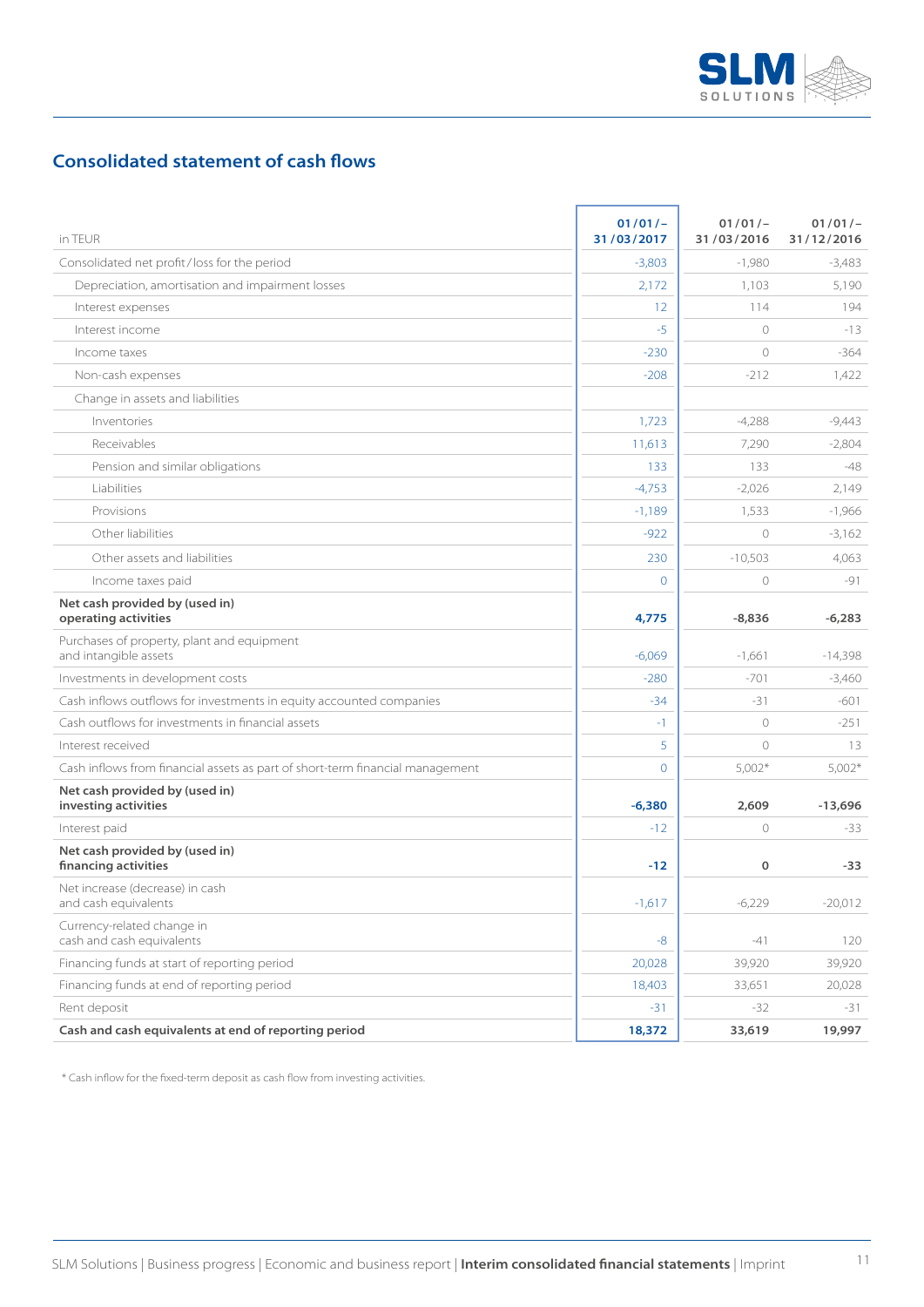

## **Consolidated statement of changes in equity**

| in TFUR                      | Subscribed<br>share capital | Additional<br>paid-in capital | Retained<br>earnings | Other reserves | <b>Consolidated</b><br>equity |
|------------------------------|-----------------------------|-------------------------------|----------------------|----------------|-------------------------------|
| Balance as of 01/01/2016     | 17,981                      | 85,041                        | $-3,675$             | $-343$         | 99,004                        |
| Consolidated net profit/loss |                             |                               | $-1,980$             | $-102$         | $-2,082$                      |
| Balance as of 31/03/2016     | 17,981                      | 85,041                        | $-5,655$             | $-444$         | 96,922                        |
| Balance as of 01/01/2017     | 17,981                      | 85,041                        | $-7,159$             | $-662$         | 95,201                        |
| Consolidated net profit/loss | $\overline{\phantom{m}}$    | $\qquad \qquad -$             | $-3,803$             | $\sim$         | $-3,803$                      |
| Exchange rate effects        | $\overline{\phantom{m}}$    | $\qquad \qquad$               |                      | $-14$          | $-14$                         |
| Actuarial gains/losses       | $\overline{\phantom{m}}$    | $\overline{\phantom{0}}$      |                      | $\sim$         |                               |
| Other changes in equity      | $\overline{\phantom{m}}$    | $\overline{\phantom{m}}$      |                      | $\sim$         |                               |
| Balance as of 31/03/2017     | 17,981                      | 85,041                        | $-10.962$            | $-676$         | 91,385                        |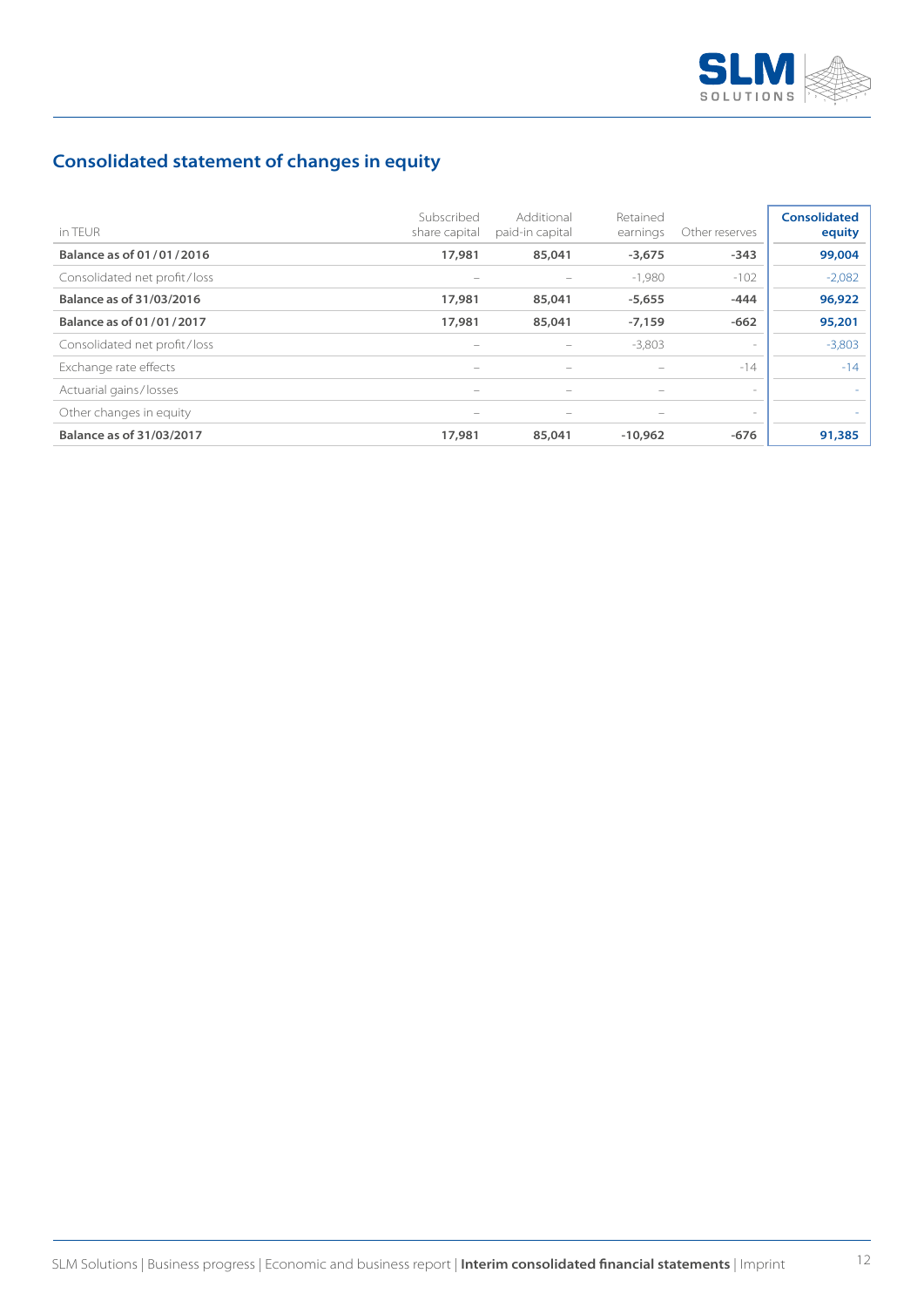

## **Segment Reporting**

Pursuant to IFRS 8, SLM Solutions Group AG is required to include segment reporting in the notes to its consolidated financial statements.

The composition of reportable segments has not changed compared with the previous year. The "Machine Sales" and "After Sales" operating segments were identified as the main decision-makers for internal reporting to the Management and Supervisory boards. The "Machine Sales" segment comprises purely machine sales deriving from the selective laser melting area, along with accessories, on the basis of new order intake. The "After Sales" segment consists of service revenues, spare parts sales and merchandise sales. The central steering elements are revenue, EBITDA, the EBITDA margin, adjusted EBITDA and the adjusted EBITDA margin.

#### **31/03/2017**

| in TEUR                                          | Machine Sales | After Sales | <b>Total</b> |
|--------------------------------------------------|---------------|-------------|--------------|
|                                                  |               |             |              |
| Revenue                                          | 14,230        | 1,717       | 15,947       |
| Deployment of merchandise                        | $-6,984$      | $-1,869$    | $-8,853$     |
| Gross profit                                     | 7,246         | $-152$      | 7,093        |
| Expenses                                         | $-6,283$      | $-2,410$    | $-8,692$     |
| <b>Adjusted EBITDA</b>                           | 963           | $-2,562$    | $-1,599$     |
| Depreciation, amortisation and impairment losses |               |             | $-2,172$     |
| Net interest result                              |               |             | $-184$       |
| Income taxes                                     |               |             | 230          |
| Adjusted costs                                   |               |             | $-78$        |
| Consolidated net profit/loss for the period      |               |             | $-3,803$     |

#### **31/03/2016**

| in TEUR                                          | Machine Sales | After Sales | <b>Total</b> |
|--------------------------------------------------|---------------|-------------|--------------|
| Revenue                                          | 11,795        | 1,994       | 13,789       |
| Deployment of merchandise                        | $-5,992$      | $-1,851$    | $-7,843$     |
| Gross profit                                     | 5,803         | 143         | 5,946        |
| Expenses                                         | $-5,802$      | $-905$      | $-6,707$     |
| <b>Adjusted EBITDA</b>                           | $-1$          | $-761$      | $-762$       |
| Depreciation, amortisation and impairment losses |               |             | $-1,103$     |
| Net interest result                              |               |             | $-131$       |
| Income taxes                                     |               |             | 212          |
| Adjusted costs                                   |               |             | $-196$       |
| Consolidated net profit/loss for the period      |               |             | $-1,980$     |

Along with depreciation, amortisation and impairment losses, significant expenses of TEUR 78 were incurred in the year under review in connection with the Retention Bonus (previous year: TEUR 196). The above-presented segment revenue relates to revenue generated from business with external customers. No significant transactions occurred between the segments.

llmv &r

VBareson

Uwe Bögershausen Henner Schöneborn SLM Solutions Group AG